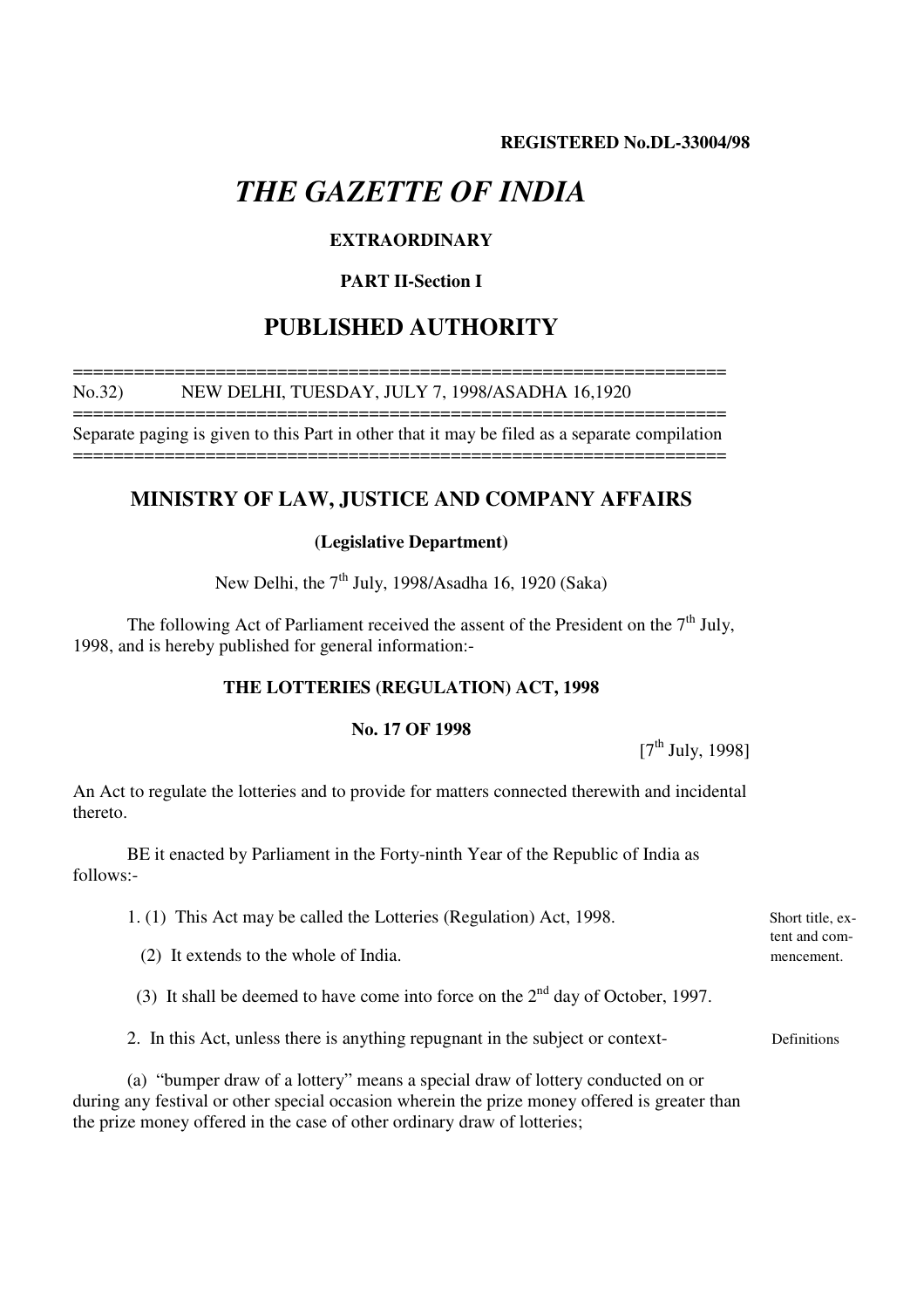(b) "lottery" means a scheme, in whatever form and by whatever name called, for distribution of prizes by lot or chance to those persons participating in the chances of a prize by purchasing tickets;

(c) "prescribed" means prescribed by rules made under this Act.

Prohibition of 3. Save as otherwise provided in section 4, no State Government shall organize, conduct or lotteries promote any lottery.

Conditions 4. A State Government may organize, conduct or promote a lottery, subject to the subject to following conditions namely:-

may be (a) prizes shall not be offered on any pre-announced number or on the basis of a organized, etc. single digit;

> (b) the State Government shall print the lottery tickets bearing the imprint and logo of the State in such manner that the authenticity of the lottery ticket is ensured;

> (c) the State Government shall sell the tickets either itself or through distributors or selling agents;

> (d) the proceeds of the sale of lottery tickets shall be credited into the public account of the State;

(e) the State Government itself shall conduct the draws of all the lotteries;

(f) the prize money unclaimed within such time as may be prescribed by the State Government or not otherwise distributed, shall become the property of that Government;

(g) the place of draw shall be located within the State concerned;

(h) no lottery shall have more than one draw in a week;

(i) the draws of all kinds of lotteries shall be conducted between such period of the day as may be prescribed by the State Government;

(j) the number of bumber draws of a lottery shall not be more than six in a calendar year;

(k) such other conditions as may be prescribed by the Central Government.

Prohibition of 5. A State Government may, within the State, prohibit the sale of tickets of a lottery sale of ticket in organized, conducted or promoted by every other State. a State

which lotteries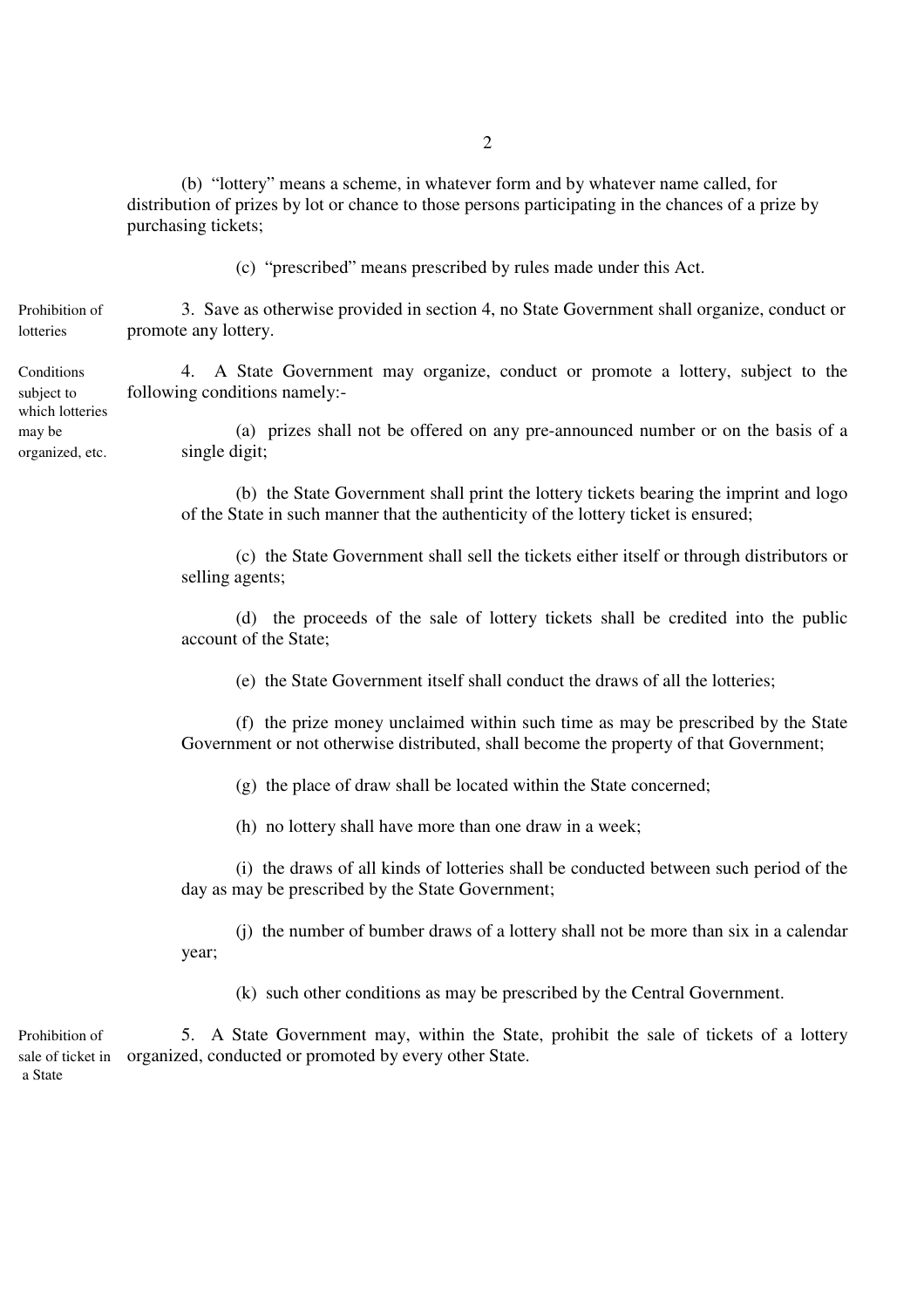6. The Central Government may, by order published in the Official Gazette, Prohibition of prohibit a lottery organized, conducted or promoted in contravention of the provisions of organization, section 4 or where tickets of such lottery are sold in contravention of the provisions of section 5. etc. of lottery.

7. (1) Where a lottery is organized, conducted or promoted after the date on which this Penalty Act receives the assent of the President, in contravention of the provisions of this Act, by any Department of the State Government, the Head of the Department shall be punishable with rigorous imprisonment for a term which may extend to two years or with fine or with both.

Provided that nothing contained in this section shall render such Head of the Department liable to any punishment if he proves that the contravention was committed without his knowledge or that he exercised all due diligence to prevent the commission of such contravention.

(2) Notwithstanding anything contained in sub-section (1), where a contravention under this Act has been committed by a Department of Government and it is proved that the contravention has been committed with the consent or connivance of, or is attributable to any neglect on the part of, any officer, other than the Head of the Department, such officer shall also be deemed to be guilty of that contravention and shall be liable to be proceeded against and punished accordingly.

(3) If any person acts as an agent or promoter or trader in any lottery organized, conducted or promoted in contravention of the provisions of this Act or sells, distributes or purchases the ticket of such lottery, he shall be punishable with rigorous imprisonment for a term which may extend to two years or with fine or with both.

8. The offence under this Act shall be cognizable and non-bailable. Offences to be

9. (1) Where an offence under this Act has been committed by a company, every person non-bailable who at the time the offence was committed was incharge of, and was responsible to, the company offences by for the conduct of the business of the company, as well as the company, shall be deemed to be companies guilty of the offence and shall be liable to be proceeded against and punished accordingly;

Provided that nothing contained in this sub-section shall render any such person liable to any punishment if he proves that the offence was committed without his knowledge or that he had exercised all due diligence to prevent the commission of such offence.

 (2) Notwithstanding anything contained in sub-section (1), where an offence under this Act has been committed by a company and it is proved that the offence has been committed with the consent or connivance of, or is attributable, to, any neglect on the part of, any director, manager, secretary or other officer of the company, such director, manager, secretary or other officer shall also be deemed to be guilty of the offence and shall be liable to be proceeded against and punished accordingly.

cognizable and

3